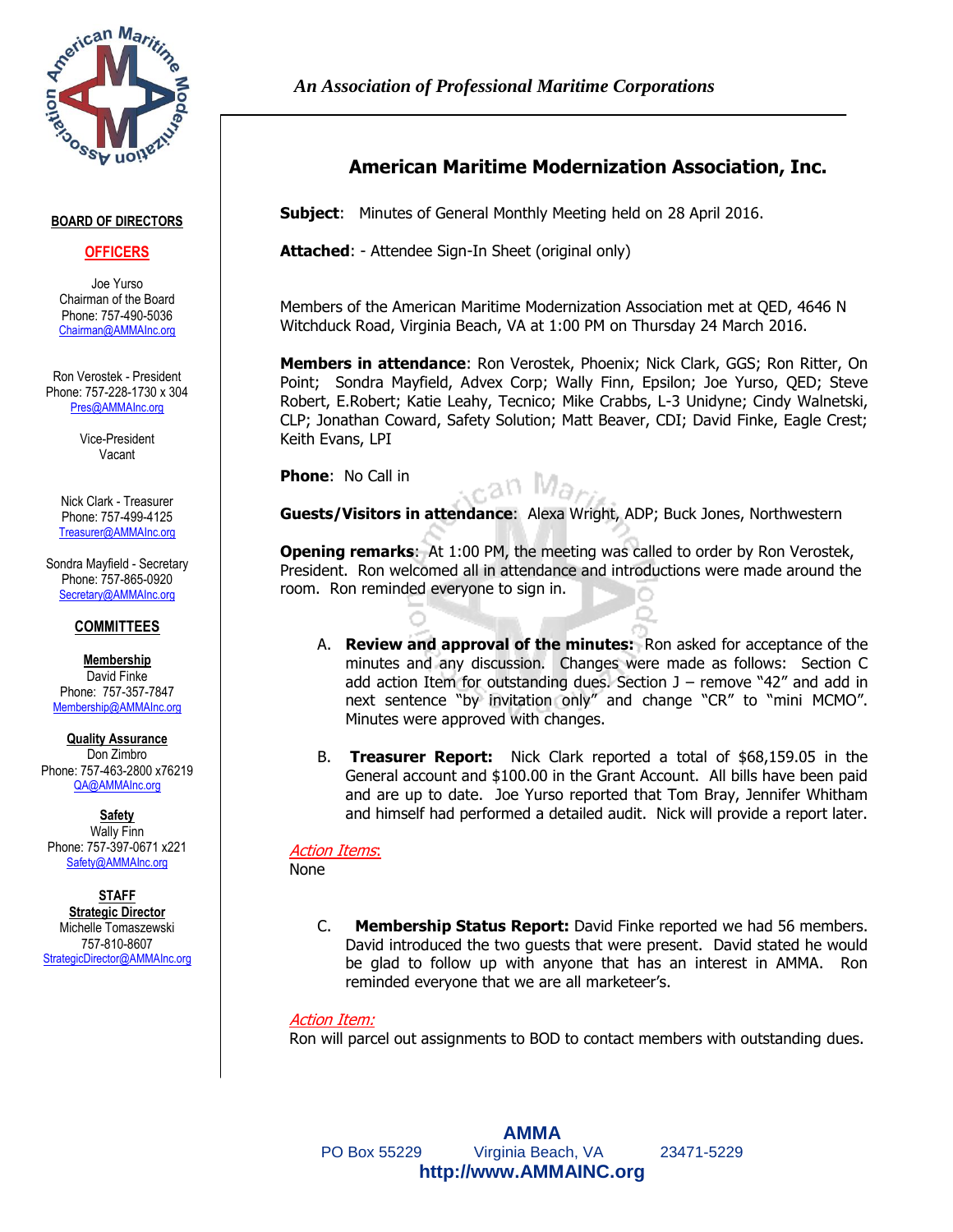D. **Association Website Report [\(http://www.ammainc.org\)](http://www.ammainc.org/):** Michelle Tomaszewski was unavailable to report. Joe Yurso stated he had visited the website and company emails were visible and shouldn't be as discussed for BOD. There are also 2 member lists and there should only be one. Joe mentioned the calendar also should reflect the Safety, QA and membership meeting. Joe asked "Do we want to populate the calendar with other things that are going on with the Industry?" Joe mentioned we could post the call in number for the Industry call and General Monthly meeting. Ron encouraged everyone to go on the website.

## Action Items

- E. **Quality Assurance Committee:** Don Zimbro was unavailable to report. Wally stated there was a presentation by Mr. Booher. The Weld and NDT audit information is being reviewed. VSRA has accepted the AMMA audit letter. MARMC for I & V is also accepting AMMA as well – only in this port.
- F. **Safety/Training Committee:** Wally Finn reported the committee had met with 9 companies being represented. Discussions were held on VSRA highlights, AMMA highlights, VSRA/OSHA partnership and the MARMC Safety meeting. Discussed Marine Coatings having heavy metals, Fire matrix, Dry Ice blasting and Lessons Learned. The next meeting will be held on April 20, 2016.

### Action Items:

Joe Yurso – Explore combining meetings with VSRA.

G. **Events:** Bob Blenner was unavailable to report. Cindy Walnetski wants to add an event that is being held May 16-18 at the Gaylord by Navy League. She will provide the information later. David Finke states this is a large organization and possibly AMMA should participate as there could be possibilities to add to the AMMA membership.

Action Items: None

Item Date Sponsor Event | Location | Exhibit Price **Notes** A 12-14 January 2016 **Surface** Navy Association 26<sup>th</sup> National Surface Association **Symposium** Hyatt Regency, Crystal City, VA 10' x 10' \$4800.00 to \$5400.00 Exhibited in 2011 B 2-3<br>Mar 2016 ASNE ASNE Day 2016 Hyatt Regency, Figure Regency,<br>Crystal City, VA Commitments **Complimentary** Exhibited

2016 Events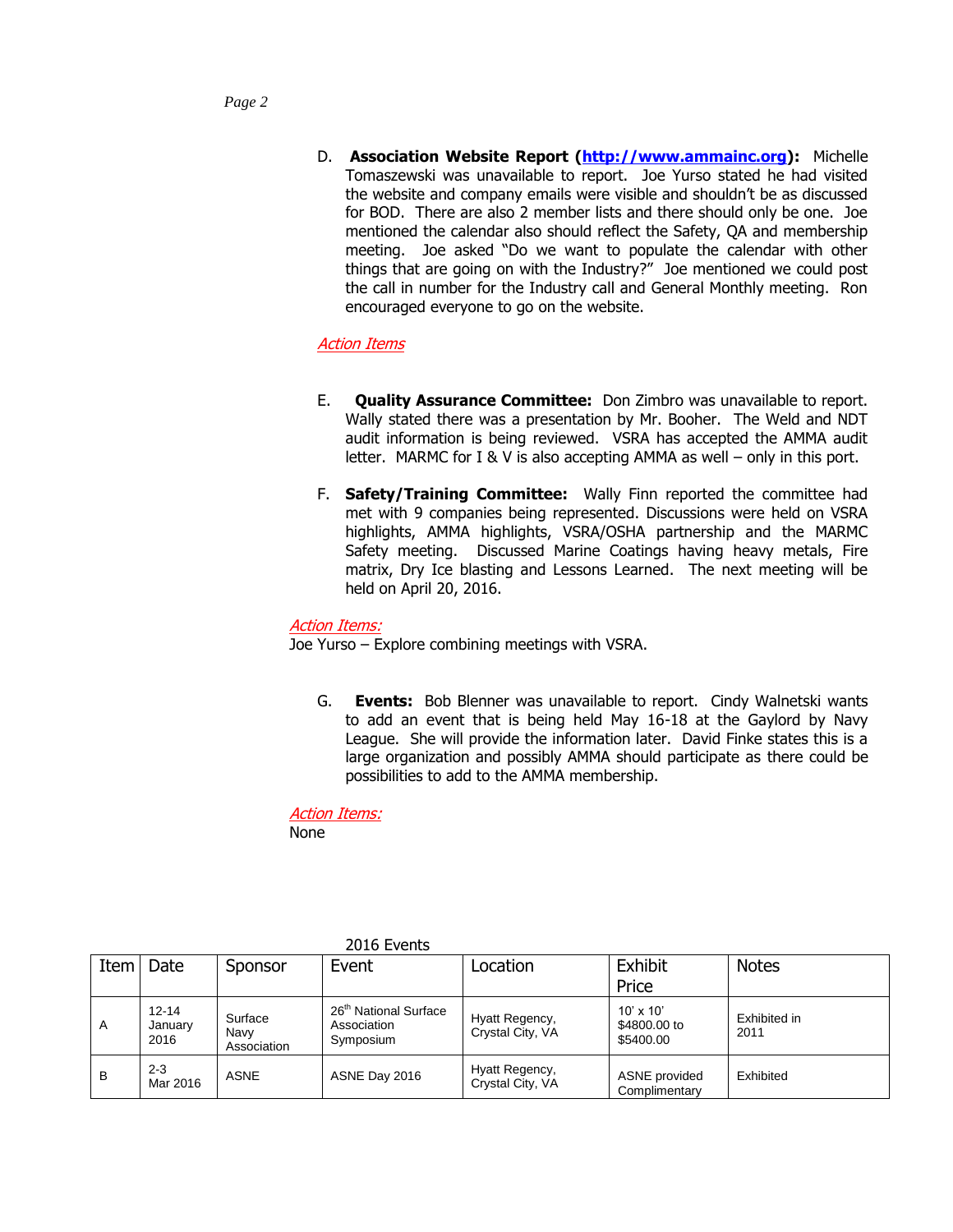|                          |                                |                        |                                                                |                                                                    | Booths since 2012                                         |                                                                                                |
|--------------------------|--------------------------------|------------------------|----------------------------------------------------------------|--------------------------------------------------------------------|-----------------------------------------------------------|------------------------------------------------------------------------------------------------|
| C                        | 12-14 April<br>2016            | Commercial             | Workboat Maintenance<br>& Repair                               | Ernest N. Morial<br><b>Convention Center</b><br>New Orleans, LA    | \$23.00/sq ft                                             | $\overline{a}$                                                                                 |
| D                        | 20-22 April<br>2016            | <b>AFCEA</b>           | <b>AFCEA Defensive</b><br><b>Cyber Operations</b><br>Symposium | Walter E. Washington<br><b>Convention Center</b><br>Washington, DC | $\blacksquare$                                            | ÷,                                                                                             |
| E                        | 17-18 May<br>2016              | <b>AFCEA/NDIA</b>      | Joint Warfare<br>Symposium                                     | Chesapeake Conference<br>Center<br>Chesapeake, VA                  | No information<br>available                               | Exhibited once at a larger<br>venue                                                            |
| F                        | 25 - 26 May<br>2016            | <b>ASNE</b>            | <b>Advanced Machinery</b><br>Technology<br>Symposium 2016      | Villanova University<br><b>Connelly Center</b><br>Philadelphia, PA | $10' \times 6'$ Small<br>Business rate @<br>\$1.750.00    | Power systems<br>For future<br>Navy Ships                                                      |
| G                        | 8-9 June<br>2016               | ASNE/<br><b>NSWCCD</b> | Multi-Agency Craft<br>Conference (MACC)<br>2016                | <b>USCG Yard,</b><br>Baltimore, MD                                 | Tent Booth (1<br>Space) - Member<br>2,250.00              | Exhibited in<br>2008                                                                           |
| н                        | 21-23 June<br>2016             | <b>ASNE</b>            | Mega Rust 2016:<br>U.S. Navy Corrosion<br>Conference           | San Diego, CA<br>(venue TBD)                                       | <b>ASNE</b><br>provided<br>complimentary<br>booth in 2015 | Exhibited in<br>2015                                                                           |
| $\overline{\phantom{a}}$ | $7 - 8$<br>September<br>2016   | <b>AFCEA</b>           | Intelligence & National<br>Security Summit 2016                | Walter E. Washington<br><b>Convention Center</b><br>Washington, DC | \$3,400 per 10' $\times$ 10                               |                                                                                                |
| J                        | $12 - 15$<br>Sept 2016         | <b>ASNE</b>            | Fleet Maintenance &<br>Modernization<br>Symposium (FMMS)       | <b>Hampton Roads</b><br>Convention Center<br>Hampton, VA           | Peripherals only:<br>Non profits are free                 | Registered                                                                                     |
| K                        | <b>TBD</b><br>November<br>2016 | <b>ASNE</b>            | Launch and Recovery<br>Symposium 2016                          | Washington<br>DC/Baltimore/Annapolis<br>Metro Area                 | No information<br>Available                               | Launch, Recovery and<br>Operations of Manned<br>And Unmanned Vehicles<br>from Marine Platforms |
| L                        | $30$ Nov $-$<br>2 Dec 2016     | Commercial             | International Workboat<br><b>Show 2016</b>                     | Ernest N. Morial<br><b>Convention Center</b><br>New Orleans, LA    | $\blacksquare$                                            |                                                                                                |

- H. **Strategic Director Report:** Michelle Tomaszewski was unavailable to report. Ron Verostek mentioned the following:
- **- Yard Event –** This has been completed.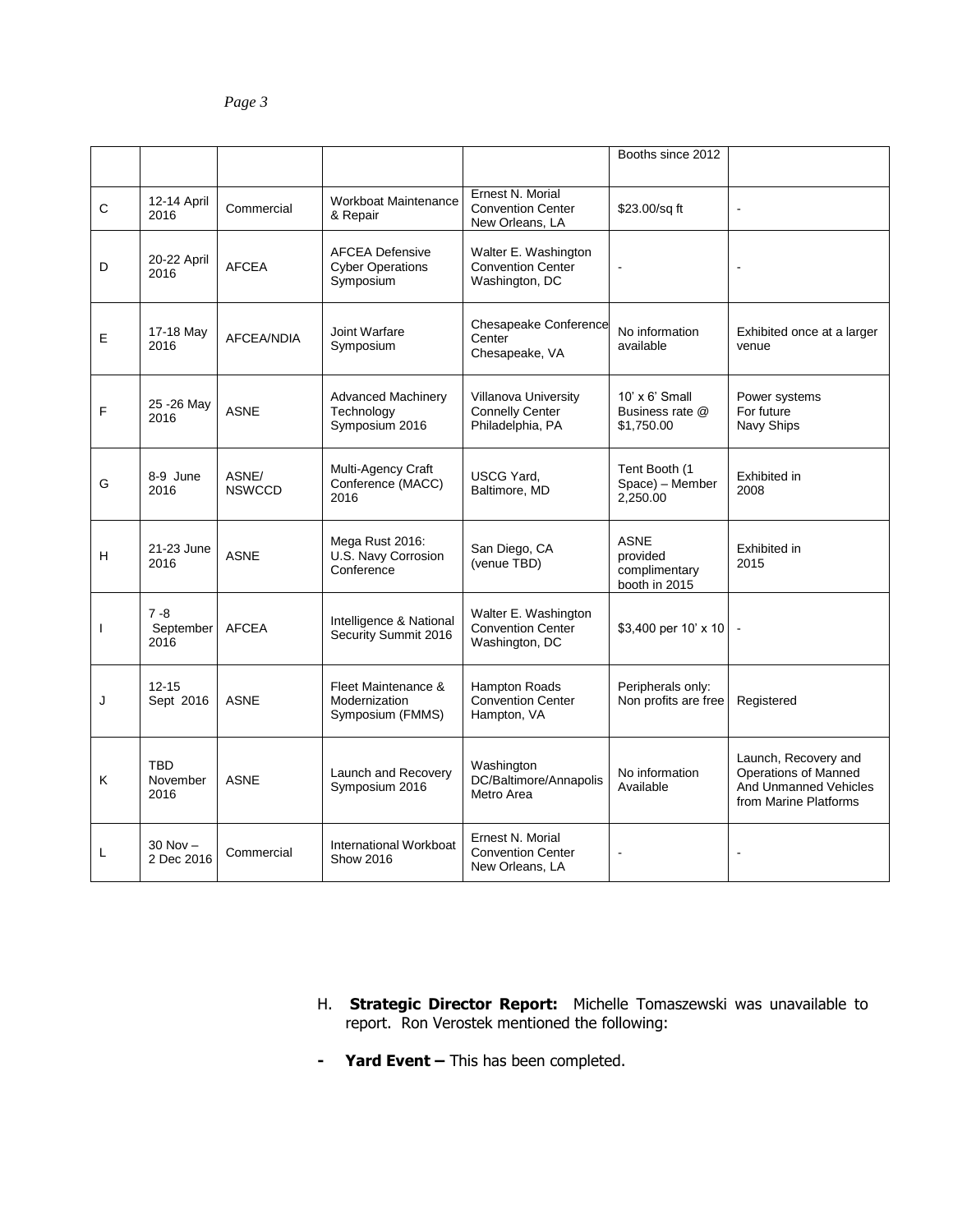- **Joint CNRMC Industry Call If you want the Agenda for this please** contact Ron Verostek.
- J. **Topics for Discussion (New)**
- **Joint CNRMC Industry Call –** Ron reported discussions were held April 5 on fiber optics, Engineering Service Requests, Rapid Gate, SSRAC coming up in August and areas the Navy is working to improve. The next meeting will be May 3, 2016.
- **- Annual Luncheon –** Ron reported that Capt. Scott Brown will be the quest speaker on May  $26<sup>th</sup>$ . Registration for the luncheon will begin at 11:00 a.m. and lunch will start at 11:30 a.m. at the Founders Inn. Joe mentioned there is no charge for the luncheon and there is no limit to the number of people who can attend. Ron will send out an e-vite. Ron also mentioned that elections for the Board will be held during the luncheon.
- **- ABR/MSR Small Business Meeting –** Ron Verostek reported there was some confusion on the Small Business Round Table as it turned out to be only for ABR/MSR. Joe stated QED did have representation there and ABR holders will be required to meet new requirement.
	- **- Outstanding Dues -** Ron went through the list and assigned BOD a few companies to contact. AMEE Bay – Carl Spraberry received no feedback ASCO – Cindy Walnetski sent an email and will follow up CLP – Nick will check for the payment as Cindy states it was sent DDL – Received dues Eagle Crest - Received dues Dresser Rand – Joe will contact Main Industries – Removed from Roster Mills Marine – Tom Bray emailed Prism – Tom Bray emailed Serco – Mike Crabbs will contact George Sharp – Nick will take care of this Superior – Sondra Mayfield resent invoice USI – Joe Yurso sent an email KRT – Sondra Mayfield spoke with Kim Tucker who stated they would be sending in their dues.
	- **FMMS** Joe Yurso stated that he is on the Planning Committee for this event being held in September. Joe stated the planning is going well.

# K. **Action Items –**

- Tom Bray to follow up with Capital Finishes as they expressed an interest in joining AMMA.
- Ron Ritter to explore joint meetings with VSRA.

Ron Verostek will forward Agenda to all members of the CNRMC Industry call.

 $All$  – check members of your company on the Roster to make sure they are correct.